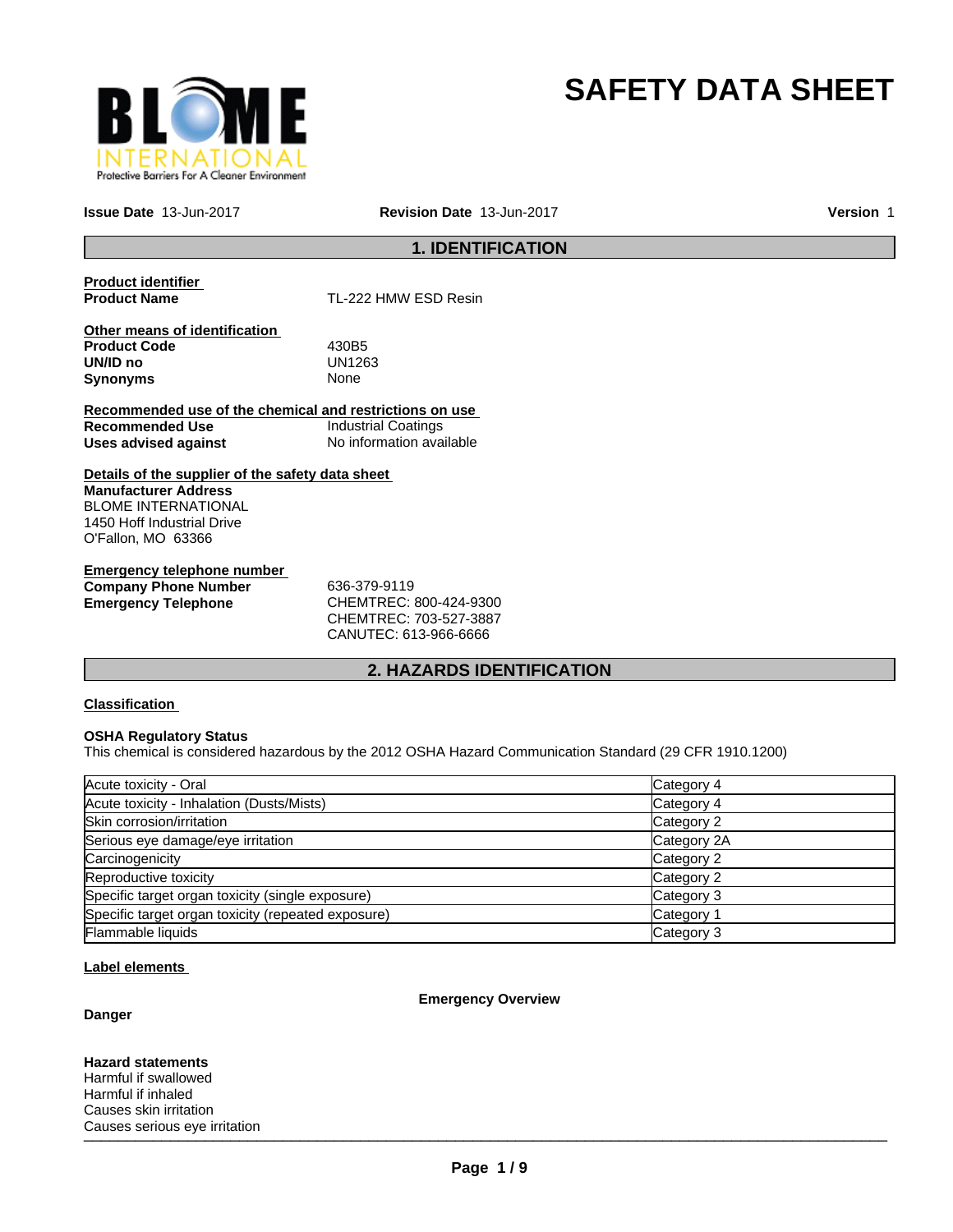Suspected of causing cancer Suspected of damaging fertility or the unborn child May cause respiratory irritation. May cause drowsiness or dizziness Causes damage to organs through prolonged or repeated exposure Flammable liquid and vapor



 $\overline{\phantom{a}}$  ,  $\overline{\phantom{a}}$  ,  $\overline{\phantom{a}}$  ,  $\overline{\phantom{a}}$  ,  $\overline{\phantom{a}}$  ,  $\overline{\phantom{a}}$  ,  $\overline{\phantom{a}}$  ,  $\overline{\phantom{a}}$  ,  $\overline{\phantom{a}}$  ,  $\overline{\phantom{a}}$  ,  $\overline{\phantom{a}}$  ,  $\overline{\phantom{a}}$  ,  $\overline{\phantom{a}}$  ,  $\overline{\phantom{a}}$  ,  $\overline{\phantom{a}}$  ,  $\overline{\phantom{a}}$ 

**Appearance** viscous **Physical state** liquid **Odor** Strong Aromatic

# **Precautionary Statements - Prevention**

Obtain special instructions before use Do not handle until all safety precautions have been read and understood Use personal protective equipment as required Wash face, hands and any exposed skin thoroughly after handling Do not eat, drink or smoke when using this product Use only outdoors or in a well-ventilated area Do not breathe dust/fume/gas/mist/vapors/spray Keep away from heat/sparks/open flames/hot surfaces. - No smoking Keep container tightly closed Use explosion-proof electrical/ ventilating / lighting/ mixing / equipment Use only non-sparking tools Take precautionary measures against static discharge Keep cool

#### **Precautionary Statements - Response**

IF exposed or concerned: Get medical advice/attention IF IN EYES: Rinse cautiously with water for several minutes. Remove contact lenses, if present and easy to do. Continue rinsing If eye irritation persists: Get medical advice/attention IF ON SKIN (or hair): Remove/Take off immediately all contaminated clothing. Rinse skin with water/shower If skin irritation occurs: Get medical advice/attention Wash contaminated clothing before reuse IF INHALED: Remove victim to fresh air and keep at rest in a position comfortable for breathing IF SWALLOWED: Call a POISON CENTER or doctor/physician if you feel unwell Rinse mouth In case of fire: Use CO2, dry chemical, or foam for extinction

## **Precautionary Statements - Storage**

Store locked up Store in a well-ventilated place. Keep container tightly closed

#### **Precautionary Statements - Disposal**

Dispose of contents/container to an approved waste disposal plant

#### **Hazards not otherwise classified (HNOC)**

Not applicable

#### **Other Information**

Very toxic to aquatic life with long lasting effects. Very toxic to aquatic life.

# **Unknown acute toxicity**

63% of the mixture consists of ingredient(s) of unknown toxicity

# **3. COMPOSITION/INFORMATION ON INGREDIENTS**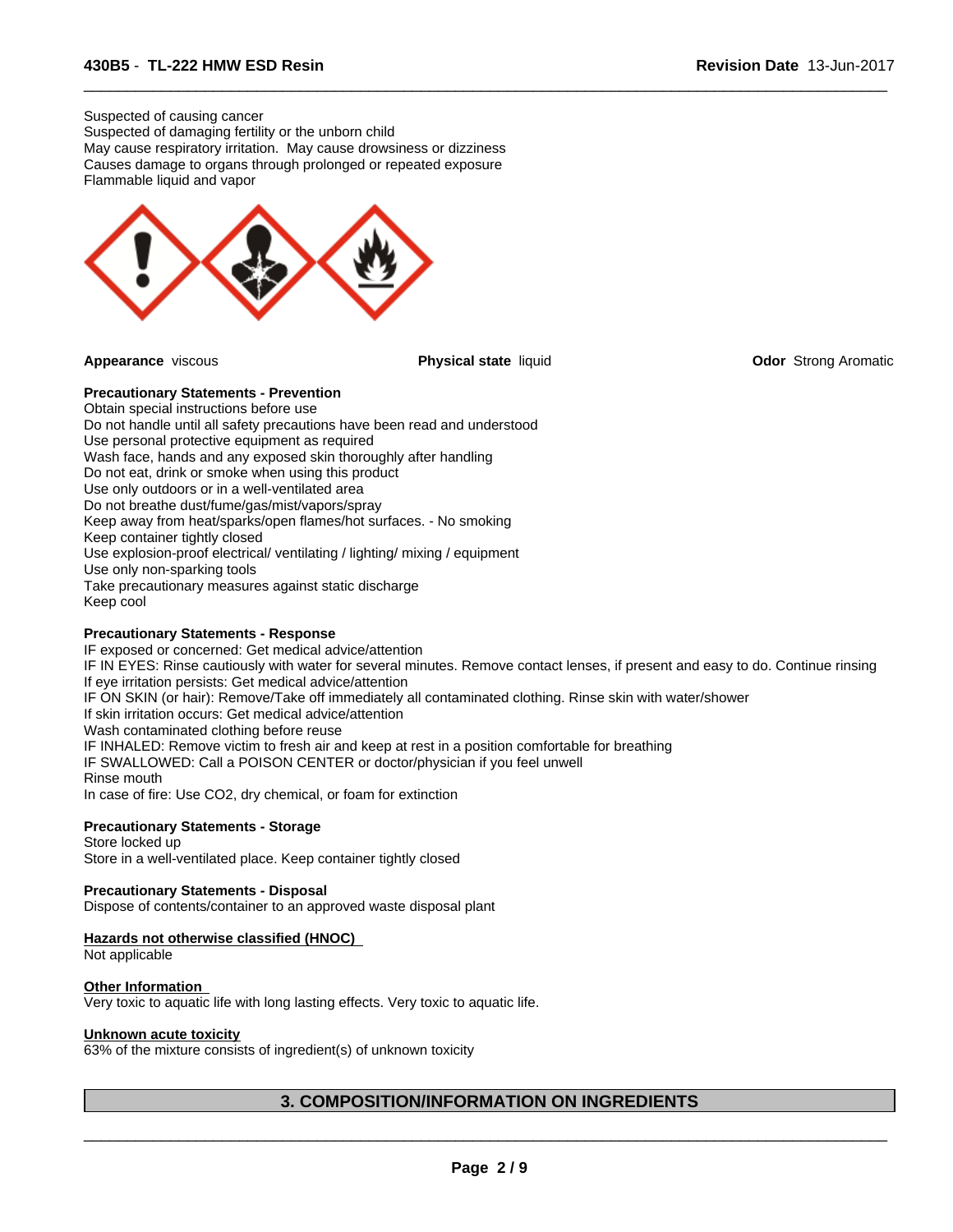#### **Substance**

Not applicable

#### **Mixture**

| <b>Chemical Name</b> | <b>CAS No</b>                                                                                                 | Weight-%  |
|----------------------|---------------------------------------------------------------------------------------------------------------|-----------|
| Vinyl Ester Resin *  | Proprietarv                                                                                                   | $30 - 60$ |
| Stvrene <sup>*</sup> | 100-42-5                                                                                                      | 15 - 40   |
| Graphite *           | 7782-42-5                                                                                                     | $10 - 30$ |
|                      | . ₩The concert a concertainty for a contaction) of contact this action to a contillated to a standard concert |           |

 $\overline{\phantom{a}}$  ,  $\overline{\phantom{a}}$  ,  $\overline{\phantom{a}}$  ,  $\overline{\phantom{a}}$  ,  $\overline{\phantom{a}}$  ,  $\overline{\phantom{a}}$  ,  $\overline{\phantom{a}}$  ,  $\overline{\phantom{a}}$  ,  $\overline{\phantom{a}}$  ,  $\overline{\phantom{a}}$  ,  $\overline{\phantom{a}}$  ,  $\overline{\phantom{a}}$  ,  $\overline{\phantom{a}}$  ,  $\overline{\phantom{a}}$  ,  $\overline{\phantom{a}}$  ,  $\overline{\phantom{a}}$ 

\*The exact percentage (concentration) of composition has been withheld as a trade secret.

| <b>4. FIRST AID MEASURES</b>                                |                                                                                                                                                                                                                                                |  |
|-------------------------------------------------------------|------------------------------------------------------------------------------------------------------------------------------------------------------------------------------------------------------------------------------------------------|--|
| Description of first aid measures                           |                                                                                                                                                                                                                                                |  |
| <b>General advice</b>                                       | In case of accident or unwellness, seek medical advice immediately (show directions for<br>use or safety data sheet if possible). If symptoms persist, call a physician.                                                                       |  |
| Eye contact                                                 | Immediately flush with plenty of water. After initial flushing, remove any contact lenses and<br>continue flushing for at least 15 minutes. Keep eye wide open while rinsing. If symptoms<br>persist, call a physician.                        |  |
| <b>Skin contact</b>                                         | Wash off immediately with soap and plenty of water while removing all contaminated<br>clothes and shoes. Wash contaminated clothing before reuse. If skin irritation persists, call<br>a physician.                                            |  |
| <b>Inhalation</b>                                           | Remove to fresh air. Call a physician. If breathing is irregular or stopped, administer<br>artificial respiration. Avoid direct contact with skin. Use barrier to give mouth-to-mouth<br>resuscitation. If symptoms persist, call a physician. |  |
| Ingestion                                                   | Call a physician or poison control center immediately. Do not induce vomiting without<br>medical advice. Rinse mouth. Never give anything by mouth to an unconscious person.                                                                   |  |
| Self-protection of the first aider                          | Remove all sources of ignition. Use personal protective equipment as required.                                                                                                                                                                 |  |
| Most important symptoms and effects, both acute and delayed |                                                                                                                                                                                                                                                |  |
| <b>Symptoms</b>                                             | May cause redness and tearing of the eyes. Coughing and/ or wheezing. May cause skin<br>irritation. Drowsiness. Dizziness.                                                                                                                     |  |
|                                                             | Indication of any immediate medical attention and special treatment needed                                                                                                                                                                     |  |
| Note to physicians                                          | Treat symptomatically.                                                                                                                                                                                                                         |  |

# **5. FIRE-FIGHTING MEASURES**

# **Suitable extinguishing media**

Use extinguishing measures that are appropriate to local circumstances and the surrounding environment. Dry chemical, CO2, sand, earth, water spray or regular foam.

**Unsuitable extinguishing media** Do not use a solid water stream as it may scatter and spread fire.

# **Specific hazards arising from the chemical**

Flammable. Thermal decomposition can lead to release of irritating and toxic gases and vapors.

**Hazardous combustion products**Carbon monoxide. Carbon dioxide (CO2).

# **Explosion data**

**Sensitivity to Mechanical Impact** None.

**Sensitivity to Static Discharge** May be ignited by heat, sparks or flames.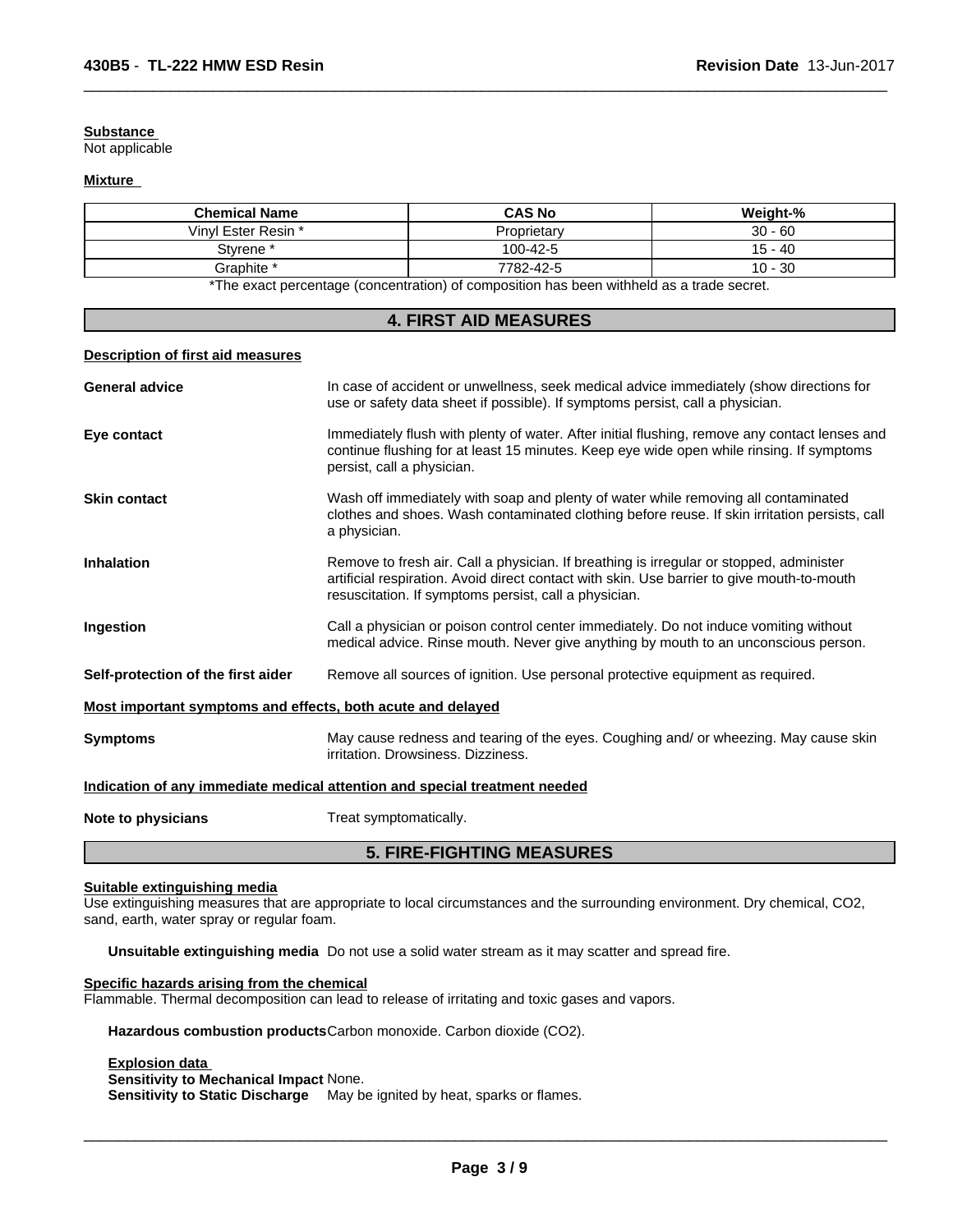#### **Protective equipment and precautions for firefighters**

As in any fire, wear self-contained breathing apparatus pressure-demand, MSHA/NIOSH (approved or equivalent) and full protective gear. Burning produces heavy smoke. Avoid runoff to waterways and sewers.

# **6. ACCIDENTAL RELEASE MEASURES**

 $\overline{\phantom{a}}$  ,  $\overline{\phantom{a}}$  ,  $\overline{\phantom{a}}$  ,  $\overline{\phantom{a}}$  ,  $\overline{\phantom{a}}$  ,  $\overline{\phantom{a}}$  ,  $\overline{\phantom{a}}$  ,  $\overline{\phantom{a}}$  ,  $\overline{\phantom{a}}$  ,  $\overline{\phantom{a}}$  ,  $\overline{\phantom{a}}$  ,  $\overline{\phantom{a}}$  ,  $\overline{\phantom{a}}$  ,  $\overline{\phantom{a}}$  ,  $\overline{\phantom{a}}$  ,  $\overline{\phantom{a}}$ 

| <b>Personal precautions</b>                          | Remove all sources of ignition. Evacuate personnel to safe areas. Ensure adequate<br>ventilation, especially in confined areas. Use personal protective equipment as required.<br>Keep people away from and upwind of spill/leak. |
|------------------------------------------------------|-----------------------------------------------------------------------------------------------------------------------------------------------------------------------------------------------------------------------------------|
| <b>Environmental precautions</b>                     |                                                                                                                                                                                                                                   |
| <b>Environmental precautions</b>                     | Prevent further leakage or spillage if safe to do so. Prevent product from entering drains. Do<br>not flush into surface water or sanitary sewer system.                                                                          |
| Methods and material for containment and cleaning up |                                                                                                                                                                                                                                   |
| <b>Methods for containment</b>                       | Prevent further leakage or spillage if safe to do so.                                                                                                                                                                             |
| Methods for cleaning up                              | Dam up. Soak up with inert absorbent material. Pick up and transfer to properly labeled<br>containers.                                                                                                                            |
|                                                      | <b>7. HANDLING AND STORAGE</b>                                                                                                                                                                                                    |

#### **Precautions for safe handling**

**Advice on safe handling** Ensure adequate ventilation, especially in confined areas. Keep away from heat, sparks, flame and other sources of ignition (i.e., pilot lights, electric motors and static electricity). Take precautionary measures against static discharges. Use spark-proof tools and explosion-proof equipment. Use with local exhaust ventilation. Use personal protective equipment as required. Do not breathe dust/fume/gas/mist/vapors/spray.

#### **Conditions for safe storage, including any incompatibilities**

**Storage Conditions** Keep tightly closed in a dry and cool place. Keep in properly labeled containers. Keep away from heat, sparks, flame and other sources of ignition (i.e., pilot lights, electric motors and static electricity). Keep containers tightly closed in a cool, well-ventilated place.

**Incompatible materials** Strong acids. Strong bases. Strong oxidizing agents.

# **8. EXPOSURE CONTROLS/PERSONAL PROTECTION**

#### **Control parameters**

# **Exposure Guidelines** .

| <b>Chemical Name</b> | <b>ACGIH TLV</b>                 | <b>OSHA PEL</b>                                                                            | <b>NIOSH IDLH</b>                                                                            |
|----------------------|----------------------------------|--------------------------------------------------------------------------------------------|----------------------------------------------------------------------------------------------|
| Styrene              | STEL: 40 ppm                     | TWA: 100 ppm                                                                               | IDLH: 700 ppm                                                                                |
| 100-42-5             | TWA: 20 ppm                      | Ceiling: 200 ppm                                                                           | TWA: 50 ppm                                                                                  |
|                      |                                  |                                                                                            | TWA: 215 mg/m <sup>3</sup>                                                                   |
|                      |                                  |                                                                                            | STEL: 100 ppm                                                                                |
|                      |                                  |                                                                                            | STEL: $425 \text{ mg/m}^3$                                                                   |
| Graphite             |                                  | TWA: $2 \text{ mg/m}^3$ respirable fraction TWA: 15 mg/m <sup>3</sup> total dust synthetic | IDLH: 1250 mg/m <sup>3</sup>                                                                 |
| 7782-42-5            | all forms except graphite fibers |                                                                                            | TWA: 5 mg/m <sup>3</sup> respirable fraction   TWA: 2.5 mg/m <sup>3</sup> natural respirable |
|                      |                                  | synthetic                                                                                  | dust                                                                                         |
|                      |                                  | TWA: 15 mppcf natural                                                                      |                                                                                              |

*NIOSH IDLH Immediately Dangerous to Life or Health*

#### **Appropriate engineering controls**

**Engineering Controls** Showers

Eyewash stations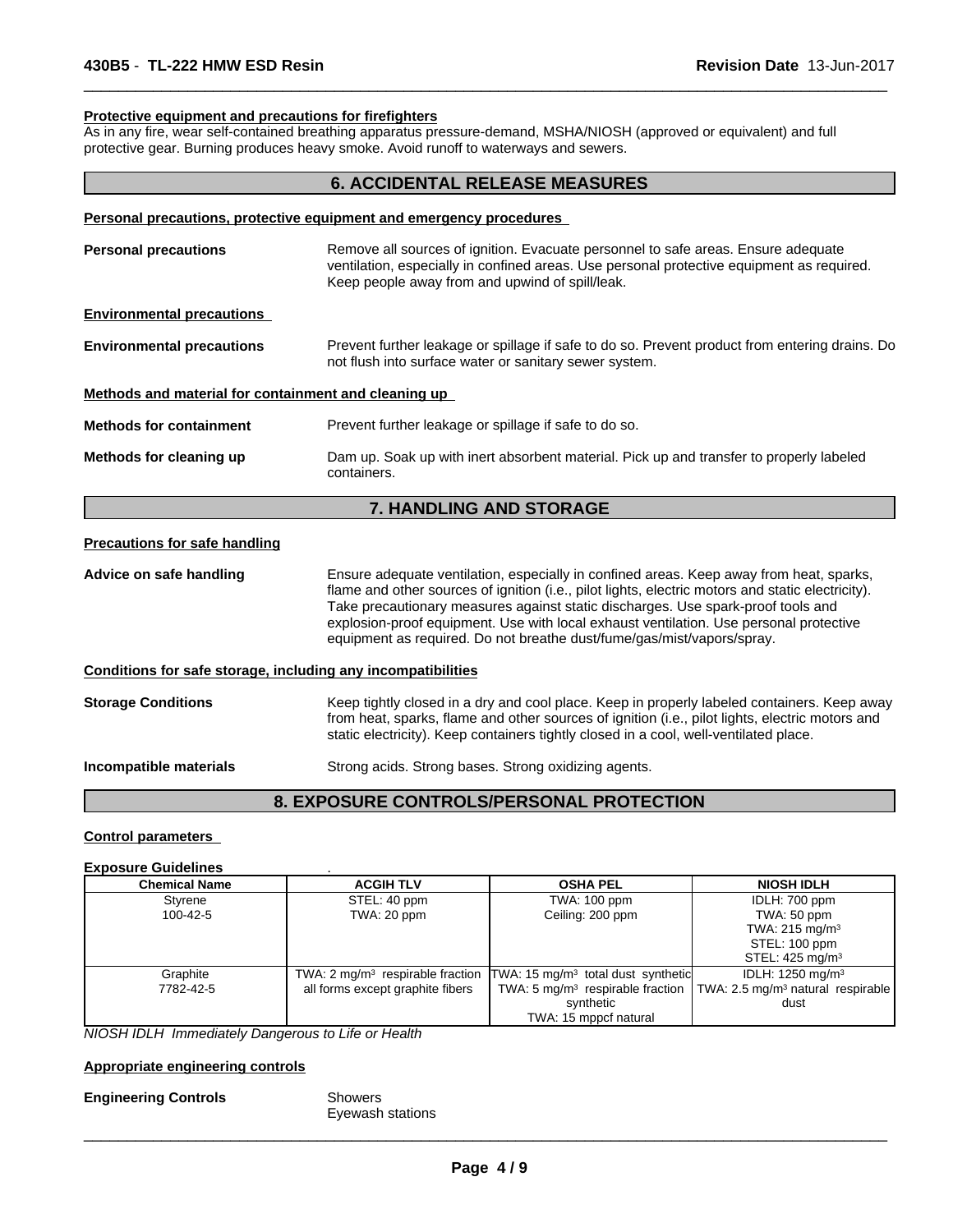Ventilation systems.

# **Individual protection measures, such as personal protective equipment**

| <b>Eye/face protection</b>            | Wear safety glasses with side shields (or goggles).                                                                                                                                                                                                                                                                              |
|---------------------------------------|----------------------------------------------------------------------------------------------------------------------------------------------------------------------------------------------------------------------------------------------------------------------------------------------------------------------------------|
| Skin and body protection              | Wear protective gloves and protective clothing.                                                                                                                                                                                                                                                                                  |
| <b>Respiratory protection</b>         | If exposure limits are exceeded or irritation is experienced, NIOSH/MSHA approved<br>respiratory protection should be worn. Positive-pressure supplied air respirators may be<br>required for high airborne contaminant concentrations. Respiratory protection must be<br>provided in accordance with current local regulations. |
| <b>General Hygiene Considerations</b> | Handle in accordance with good industrial hygiene and safety practice. When using do not<br>eat, drink or smoke. Regular cleaning of equipment, work area and clothing is<br>recommended.                                                                                                                                        |

 $\overline{\phantom{a}}$  ,  $\overline{\phantom{a}}$  ,  $\overline{\phantom{a}}$  ,  $\overline{\phantom{a}}$  ,  $\overline{\phantom{a}}$  ,  $\overline{\phantom{a}}$  ,  $\overline{\phantom{a}}$  ,  $\overline{\phantom{a}}$  ,  $\overline{\phantom{a}}$  ,  $\overline{\phantom{a}}$  ,  $\overline{\phantom{a}}$  ,  $\overline{\phantom{a}}$  ,  $\overline{\phantom{a}}$  ,  $\overline{\phantom{a}}$  ,  $\overline{\phantom{a}}$  ,  $\overline{\phantom{a}}$ 

# **9. PHYSICAL AND CHEMICAL PROPERTIES**

# **Information on basic physical and chemical properties**

| <b>Physical state</b>            | liquid                   |                                  |                        |
|----------------------------------|--------------------------|----------------------------------|------------------------|
| Appearance                       | viscous                  | Odor                             | <b>Strong Aromatic</b> |
| <b>Color</b>                     | black                    | <b>Odor threshold</b>            | $<$ 1 ppm              |
| <b>Property</b>                  | <b>Values</b>            | Remarks • Method                 |                        |
| рH                               | No information available |                                  |                        |
| Melting point / freezing point   | No information available |                                  |                        |
| Boiling point / boiling range    | 115 °C / 239 °F          |                                  |                        |
| <b>Flash point</b>               | 27 °C / 80 °F            | Pensky-Martens Closed Cup (PMCC) |                        |
| <b>Evaporation rate</b>          | 1                        |                                  |                        |
| Flammability (solid, gas)        | No information available |                                  |                        |
| <b>Flammability Limit in Air</b> |                          |                                  |                        |
| <b>Upper flammability limit:</b> | 1.1%                     |                                  |                        |
| Lower flammability limit:        | 6.6%                     |                                  |                        |
| Vapor pressure                   | 0.57 kPa                 | @ 20 °C                          |                        |
| Vapor density                    | >1                       |                                  |                        |
| <b>Relative density</b>          | 1.3                      |                                  |                        |
| <b>Water solubility</b>          | Insoluble in water       |                                  |                        |
| Solubility in other solvents     | No information available |                                  |                        |
| <b>Partition coefficient</b>     | No information available |                                  |                        |
| <b>Autoignition temperature</b>  | No information available |                                  |                        |
| <b>Decomposition temperature</b> | No information available |                                  |                        |
| <b>Kinematic viscosity</b>       | $> 1000$ mm2/s           | @ 40 °C                          |                        |
| <b>Dynamic viscosity</b>         | No information available |                                  |                        |
| <b>Explosive properties</b>      | Not an explosive         |                                  |                        |
| <b>Oxidizing properties</b>      | Not applicable           |                                  |                        |
| <b>Other Information</b>         |                          |                                  |                        |
| <b>Softening point</b>           | No information available |                                  |                        |
| <b>Molecular weight</b>          | No information available |                                  |                        |
| <b>VOC Content (%)</b>           | No information available |                                  |                        |
| <b>Density</b>                   | No information available |                                  |                        |
| <b>Bulk density</b>              | No information available |                                  |                        |
|                                  |                          |                                  |                        |

# **10. STABILITY AND REACTIVITY**

**Reactivity**  No data available

# **Chemical stability**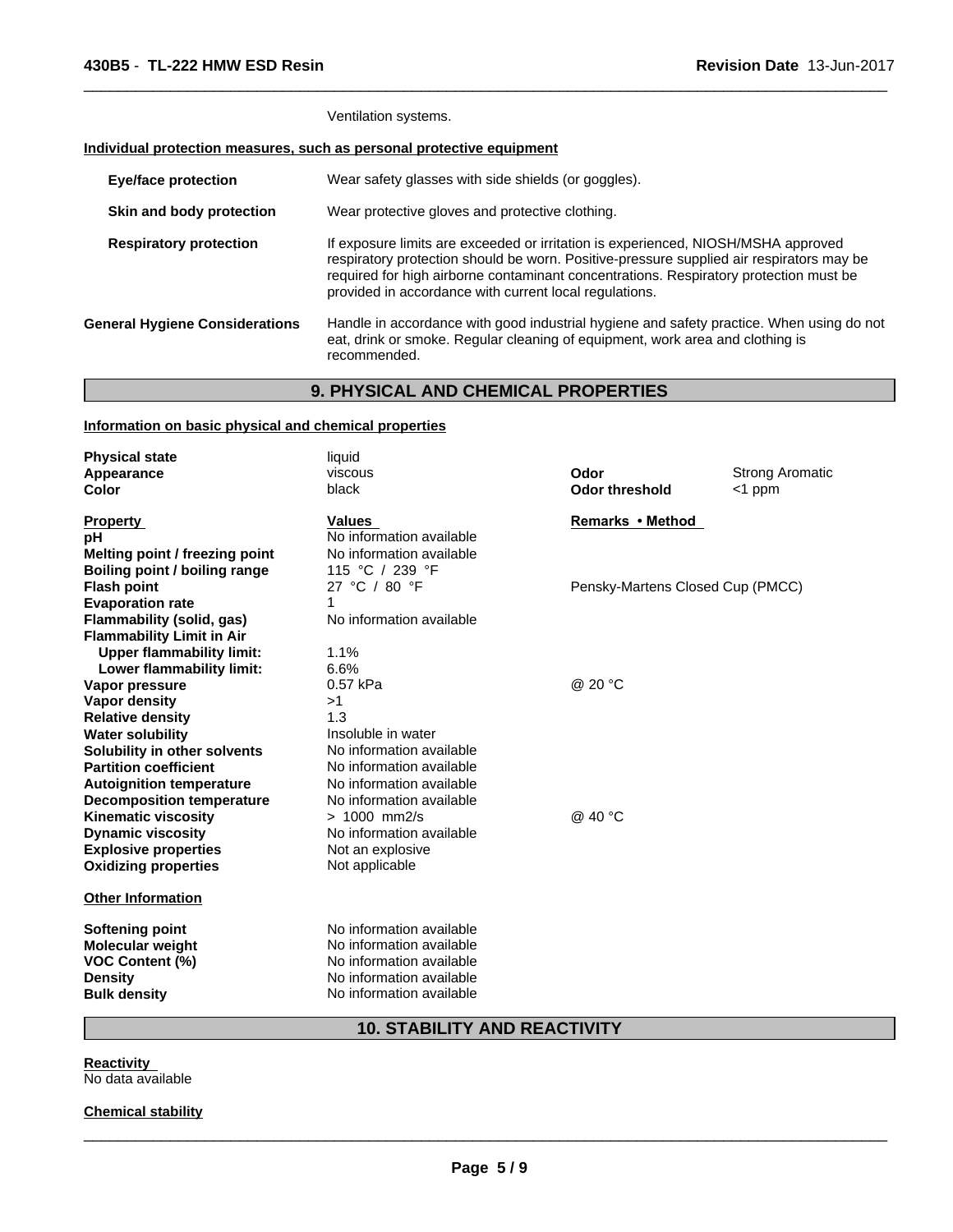#### Stable under recommended storage conditions. **Possibility of Hazardous Reactions** None under normal processing.<br>Hazardous polymerization Hazardous polymerization may occur.

**Conditions to avoid** Heat, flames and sparks. **Incompatible materials** Strong acids. Strong bases. Strong oxidizing agents. **Hazardous Decomposition Products**

Thermal decomposition can lead to release of irritating and toxic gases and vapors. Carbon monoxide. Carbon dioxide (CO2).

# **11. TOXICOLOGICAL INFORMATION**

 $\overline{\phantom{a}}$  ,  $\overline{\phantom{a}}$  ,  $\overline{\phantom{a}}$  ,  $\overline{\phantom{a}}$  ,  $\overline{\phantom{a}}$  ,  $\overline{\phantom{a}}$  ,  $\overline{\phantom{a}}$  ,  $\overline{\phantom{a}}$  ,  $\overline{\phantom{a}}$  ,  $\overline{\phantom{a}}$  ,  $\overline{\phantom{a}}$  ,  $\overline{\phantom{a}}$  ,  $\overline{\phantom{a}}$  ,  $\overline{\phantom{a}}$  ,  $\overline{\phantom{a}}$  ,  $\overline{\phantom{a}}$ 

# **Information on likely routes of exposure**

#### **Product Information**

**Inhalation** Irritating to respiratory system. May cause drowsiness or dizziness. Harmful by inhalation.

**Eye contact I**rritating to eyes.

**Skin contact Irritating to skin.** 

**Ingestion** Harmful if swallowed.

| <b>Chemical Name</b> | Oral LD50                  | Dermal LD50 | <b>Inhalation LC50</b>          |
|----------------------|----------------------------|-------------|---------------------------------|
| Styrene<br>100-42-5  | ' Rat<br>1000 mg/kg<br>$=$ |             | \ 4 h<br>Rat)<br>ma/L<br>-<br>- |

#### **Information on toxicological effects**

**ATEmix (inhalation-dust/mist)** 1.95 mg/l

**Symptoms** Vapors may cause drowsiness and dizziness. Coughing and/ or wheezing. May cause skin irritation. May cause redness and tearing of the eyes.

#### **Delayed and immediate effects as well as chronic effects from short and long-term exposure**

| <b>Sensitization</b><br>Germ cell mutagenicity                                                 |                                                                                                                                                                                                                      |                                                                                                                                     | Based on available data, the classification criteria are not met.<br>Based on available data, the classification criteria are not met. |             |  |
|------------------------------------------------------------------------------------------------|----------------------------------------------------------------------------------------------------------------------------------------------------------------------------------------------------------------------|-------------------------------------------------------------------------------------------------------------------------------------|----------------------------------------------------------------------------------------------------------------------------------------|-------------|--|
| Carcinogenicity                                                                                |                                                                                                                                                                                                                      |                                                                                                                                     | The table below indicates whether each agency has listed any ingredient as a carcinogen.                                               |             |  |
| <b>Chemical Name</b>                                                                           | <b>ACGIH</b>                                                                                                                                                                                                         | <b>IARC</b>                                                                                                                         | <b>NTP</b>                                                                                                                             | <b>OSHA</b> |  |
| Styrene<br>100-42-5                                                                            |                                                                                                                                                                                                                      | Group 2B                                                                                                                            | Reasonably Anticipated                                                                                                                 | X           |  |
| Group 2B - Possibly Carcinogenic to Humans<br>NTP (National Toxicology Program)<br>X - Present | IARC (International Agency for Research on Cancer)<br>Reasonably Anticipated - Reasonably Anticipated to be a Human Carcinogen<br>OSHA (Occupational Safety and Health Administration of the US Department of Labor) |                                                                                                                                     |                                                                                                                                        |             |  |
| <b>Reproductive toxicity</b>                                                                   |                                                                                                                                                                                                                      |                                                                                                                                     |                                                                                                                                        |             |  |
| <b>STOT - single exposure</b>                                                                  |                                                                                                                                                                                                                      | Product is or contains a chemical which is a known or suspected reproductive hazard.<br>Respiratory system. Central nervous system. |                                                                                                                                        |             |  |
| <b>STOT - repeated exposure</b>                                                                |                                                                                                                                                                                                                      | Based on available data, the classification criteria are not met.                                                                   |                                                                                                                                        |             |  |
| <b>Chronic toxicity</b>                                                                        | reproductive toxin.                                                                                                                                                                                                  |                                                                                                                                     | Avoid repeated exposure. May cause adverse liver effects. Contains a known or suspected                                                |             |  |
| <b>Target Organ Effects</b>                                                                    |                                                                                                                                                                                                                      | Central Vascular System (CVS).                                                                                                      | Central nervous system, Eyes, liver, lungs, Reproductive System, Respiratory system, Skin,                                             |             |  |
| <b>Aspiration hazard</b>                                                                       |                                                                                                                                                                                                                      |                                                                                                                                     | Based on available data, the classification criteria are not met.                                                                      |             |  |
|                                                                                                | Numerical measures of toxicity - Product Information                                                                                                                                                                 |                                                                                                                                     |                                                                                                                                        |             |  |
|                                                                                                | The following values are calculated based on chapter 3.1 of the GHS document.                                                                                                                                        |                                                                                                                                     |                                                                                                                                        |             |  |
| ATEmix (oral)                                                                                  | 1,139.00 mg/kg                                                                                                                                                                                                       |                                                                                                                                     |                                                                                                                                        |             |  |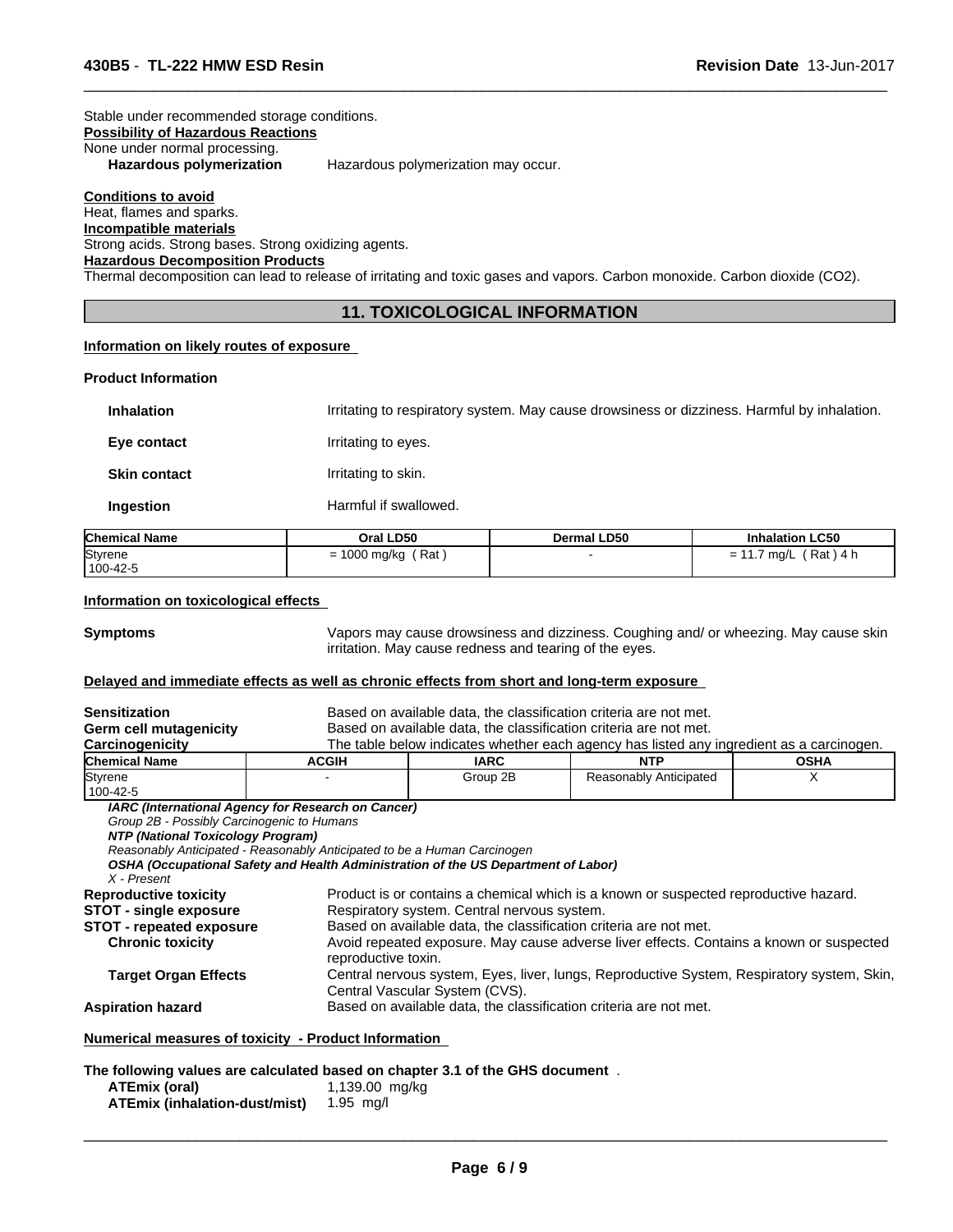# **12. ECOLOGICAL INFORMATION**

 $\overline{\phantom{a}}$  ,  $\overline{\phantom{a}}$  ,  $\overline{\phantom{a}}$  ,  $\overline{\phantom{a}}$  ,  $\overline{\phantom{a}}$  ,  $\overline{\phantom{a}}$  ,  $\overline{\phantom{a}}$  ,  $\overline{\phantom{a}}$  ,  $\overline{\phantom{a}}$  ,  $\overline{\phantom{a}}$  ,  $\overline{\phantom{a}}$  ,  $\overline{\phantom{a}}$  ,  $\overline{\phantom{a}}$  ,  $\overline{\phantom{a}}$  ,  $\overline{\phantom{a}}$  ,  $\overline{\phantom{a}}$ 

## **Ecotoxicity**

Very toxic to aquatic life with long lasting effects

## 73 % of the mixture consists of components(s) of unknown hazards to the aquatic environment

| <b>Chemical Name</b> | Algae/aguatic plants              | Fish                                | Crustacea                             |
|----------------------|-----------------------------------|-------------------------------------|---------------------------------------|
| Stvrene              | 1.4: 72 h Pseudokirchneriella     | 19.03 - 33.53: 96 h Lepomis         | $3.3 - 7.4$ : 48 h Daphnia magna mg/L |
| $100 - 42 - 5$       | subcapitata mg/L EC50 0.72: 96 h  | macrochirus mg/L LC50 static 58.75  | EC50                                  |
|                      | Pseudokirchneriella subcapitata   | - 95.32: 96 h Poecilia reticulata   |                                       |
|                      | mg/L EC50 0.46 - 4.3: 72 h        | mg/L LC50 static 6.75 - 14.5: 96 h  |                                       |
|                      | Pseudokirchneriella subcapitata   | Pimephales promelas mg/L LC50       |                                       |
|                      | mg/L EC50 static 0.15 - 3.2: 96 h | static 3.24 - 4.99: 96 h Pimephales |                                       |
|                      | Pseudokirchneriella subcapitata   | promelas mg/L LC50 flow-through     |                                       |
|                      | mg/L EC50 static                  |                                     |                                       |

# **Persistence and degradability**

No information available.

#### **Bioaccumulation**

| <b>Chemical Name</b> | <b>Partition coefficient</b> |
|----------------------|------------------------------|
| Styrene              | 2.95                         |
| 100-42-5             |                              |

# **Other adverse effects**

No information available

| <b>13. DISPOSAL CONSIDERATIONS</b>            |                                                                                                    |  |
|-----------------------------------------------|----------------------------------------------------------------------------------------------------|--|
| Waste treatment methods<br>Disposal of wastes | This material, as supplied, is a hazardous waste according to federal regulations (40 CFR<br>261). |  |
| Contaminated packaging                        | Do not reuse container.                                                                            |  |
| <b>US EPA Waste Number</b>                    | D001                                                                                               |  |

This product contains one or more substances that are listed with the State of California as a hazardous waste.

| <b>Chemical Name</b> | California Hazardous Waste Status |
|----------------------|-----------------------------------|
| Styrene              | Toxic                             |
| 100-42-5             | Ianitable                         |

# **14. TRANSPORT INFORMATION**

| DOT<br>UN/ID no<br>Proper shipping name<br><b>Hazard Class</b><br><b>Packing Group</b><br><b>Special Provisions</b><br><b>Description</b><br><b>Emergency Response Guide</b><br><b>Number</b> | UN1263<br>Paint<br>3<br>Ш<br>B1, B52, IB3, T2, TP1, TP29<br>UN1263, Paint, 3, III<br>128 |
|-----------------------------------------------------------------------------------------------------------------------------------------------------------------------------------------------|------------------------------------------------------------------------------------------|
| TDG<br>UN/ID no                                                                                                                                                                               | UN1263                                                                                   |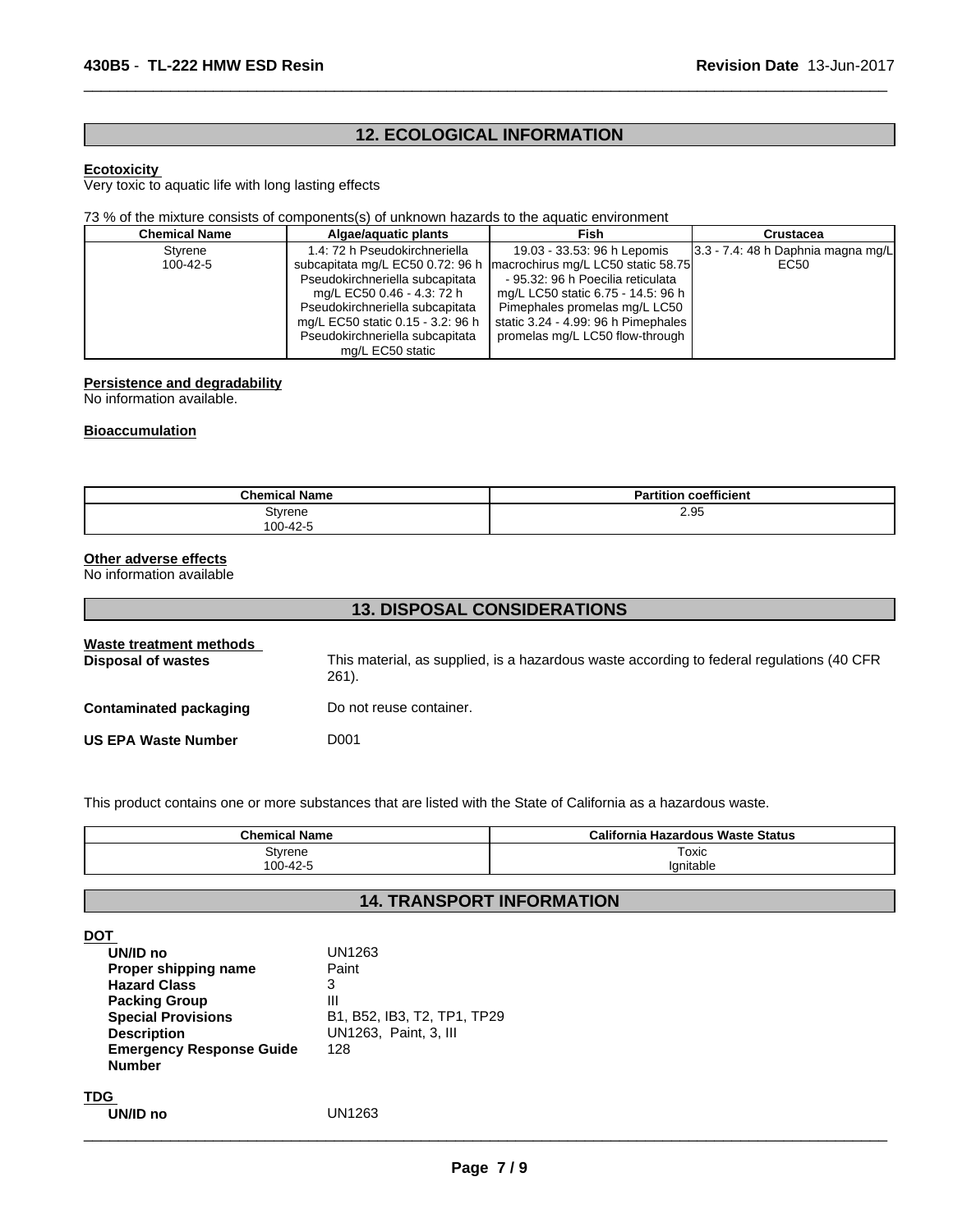| Proper shipping name                                                                                                                                        | Paint                                                                                          |
|-------------------------------------------------------------------------------------------------------------------------------------------------------------|------------------------------------------------------------------------------------------------|
| <b>Hazard Class</b>                                                                                                                                         | 3                                                                                              |
| <b>Packing Group</b>                                                                                                                                        | Ш                                                                                              |
| <b>Description</b>                                                                                                                                          | UN1263, Paint, 3, III                                                                          |
| IATA                                                                                                                                                        |                                                                                                |
| UN/ID no                                                                                                                                                    | UN1263                                                                                         |
| Proper shipping name                                                                                                                                        | Paint                                                                                          |
| <b>Hazard Class</b>                                                                                                                                         | 3                                                                                              |
| <b>Packing Group</b>                                                                                                                                        | Ш                                                                                              |
| <b>ERG Code</b>                                                                                                                                             | 3L                                                                                             |
| <b>Special Provisions</b>                                                                                                                                   | A3, A72, A192                                                                                  |
| <b>Description</b>                                                                                                                                          | UN1263, Paint, 3, III                                                                          |
| <b>IMDG</b><br>UN/ID no<br>Proper shipping name<br><b>Hazard Class</b><br><b>Packing Group</b><br>EmS-No<br><b>Special Provisions</b><br><b>Description</b> | UN1263<br>Paint<br>3<br>Ш<br>$F-E$ , S-E<br>163, 223, 955<br>UN1263, Paint, 3, III (27°C c.c.) |

# **15. REGULATORY INFORMATION**

 $\overline{\phantom{a}}$  ,  $\overline{\phantom{a}}$  ,  $\overline{\phantom{a}}$  ,  $\overline{\phantom{a}}$  ,  $\overline{\phantom{a}}$  ,  $\overline{\phantom{a}}$  ,  $\overline{\phantom{a}}$  ,  $\overline{\phantom{a}}$  ,  $\overline{\phantom{a}}$  ,  $\overline{\phantom{a}}$  ,  $\overline{\phantom{a}}$  ,  $\overline{\phantom{a}}$  ,  $\overline{\phantom{a}}$  ,  $\overline{\phantom{a}}$  ,  $\overline{\phantom{a}}$  ,  $\overline{\phantom{a}}$ 

| <b>International Inventories</b> |          |  |
|----------------------------------|----------|--|
| TSCA                             | Complies |  |
| <b>DSL/NDSL</b>                  | Complies |  |
| <b>EINECS/ELINCS</b>             | Complies |  |
| <b>IECSC</b>                     | Complies |  |
| KECL                             | Complies |  |
| <b>PICCS</b>                     | Complies |  |
| <b>AICS</b>                      | Complies |  |

#### **Legend:**

**TSCA** - United States Toxic Substances Control Act Section 8(b) Inventory **DSL/NDSL** - Canadian Domestic Substances List/Non-Domestic Substances List **EINECS/ELINCS** - European Inventory of Existing Chemical Substances/European List of Notified Chemical Substances **ENCS** - Japan Existing and New Chemical Substances **IECSC** - China Inventory of Existing Chemical Substances **KECL** - Korean Existing and Evaluated Chemical Substances

**PICCS** - Philippines Inventory of Chemicals and Chemical Substances

**AICS** - Australian Inventory of Chemical Substances

# **US Federal Regulations**

#### **SARA 313**

Section 313 of Title III of the Superfund Amendments and Reauthorization Act of 1986 (SARA). This product contains a chemical or chemicals which are subject to the reporting requirements of the Act and Title 40 of the Code of Federal Regulations, Part 372

| <b>Chemical Name</b>                  | <b>SARA 313 - Threshold Values %</b> |  |
|---------------------------------------|--------------------------------------|--|
| Styrene - 100-42-5                    | 0.1                                  |  |
| <b>SARA 311/312 Hazard Categories</b> |                                      |  |
| Acute health hazard                   | Yes                                  |  |
| <b>Chronic Health Hazard</b>          | Yes                                  |  |
| Fire hazard                           | Yes                                  |  |
| Sudden release of pressure hazard     | No                                   |  |
| <b>Reactive Hazard</b>                | No                                   |  |

#### **CWA (Clean Water Act)**

This product contains the following substances which are regulated pollutants pursuant to the Clean Water Act (40 CFR 122.21 and 40 CFR 122.42)